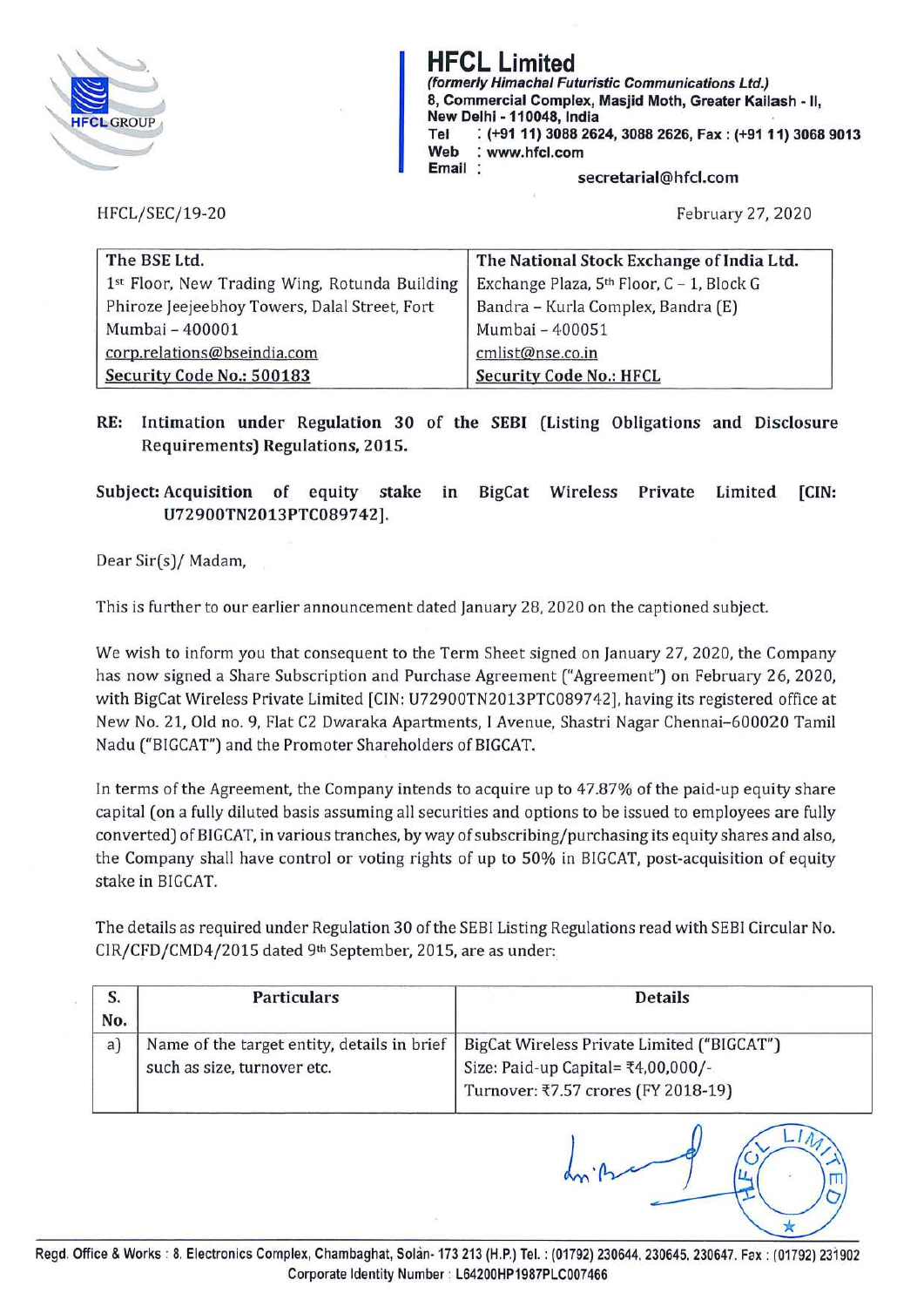

## **HFCL Limited**

**(formerly Himachal Futuristic Communications Ltd.) 8, Commercial Complex, Masjid Moth, Greater Kailash** - II, **New Delhi - 110048, India Tel : (+9111) 3088 2624, 3088 2626, Fax: (+9111) 3068 9013 Web : www.hfcl.com Email** :

## **secretarial@hfcl.com**

| b)           | Whether the acquisition would fall within<br>related party transaction(s) and whether<br>the promoter/ promoter group/ group<br>companies have any interest in the entity<br>being acquired?                     | $\geq$ This is not a Related Party transaction.<br>> The Promoter/ Promoter Group doesn't have any<br>interest in the entity being acquired.                                                                                                                 |  |  |
|--------------|------------------------------------------------------------------------------------------------------------------------------------------------------------------------------------------------------------------|--------------------------------------------------------------------------------------------------------------------------------------------------------------------------------------------------------------------------------------------------------------|--|--|
|              | If yes, nature of interest and details<br>thereof and whether the same is done at<br>"arm's length"                                                                                                              | $\geq N.A.$                                                                                                                                                                                                                                                  |  |  |
| $\mathbf{c}$ | Industry to which the entity being<br>acquired belongs                                                                                                                                                           | Information and Communication Technologies.                                                                                                                                                                                                                  |  |  |
| d)           | Objects and effects of acquisition<br>(including but not limited to, disclosure of<br>reasons for acquisition of target entity, if<br>its business is outside the main line of<br>business of the listed entity) | The Company is acquiring stake in BIGCAT, keeping in<br>line with its thrust on addition of next generation<br>products and solutions in Wireless Communication<br>domain, including 4G (LTE-Advanced), 5G and other<br>advanced communication technologies. |  |  |
| e)           | Brief details of any governmental or<br>regulatory approvals required for the<br>acquisition.                                                                                                                    | N.A.                                                                                                                                                                                                                                                         |  |  |
| f)           | Indicative time period for completion of<br>the acquisition                                                                                                                                                      | By September, 2022.                                                                                                                                                                                                                                          |  |  |
| g)           | Nature of consideration -<br>whether cash consideration or share<br>swap and details of the same;                                                                                                                | Cash Consideration.                                                                                                                                                                                                                                          |  |  |
| h)           | Cost of acquisition or the price at which<br>the shares are acquired;                                                                                                                                            | 47.87% of the diluted paid-up equity share capital of<br><b>BIGCAT</b><br>would<br>be<br>acquired<br>by<br>of<br>way<br>subscribing/purchasing equity shares of BIGCAT at a<br>total cash consideration of ~Rs.22.50 crores.                                 |  |  |
| i)           | Percentage of shareholding / control<br>acquired and / or number of shares<br>acquired;                                                                                                                          | 47.87% of the diluted paid-up equity share capital of<br>the BIGCAT.<br>Further, the Company shall exercise voting rights up to<br>50% in BIGCAT, post-acquisition of equity stake.                                                                          |  |  |
| j)           | background<br>about the<br><b>Brief</b><br>entity<br>acquired in terms of:<br>· line of business acquired:                                                                                                       | The BIGCAT is engaged in development of product and<br>technologies in wireless communication domain. It<br>provides Design Services for Wireless Technologies for<br>development of advanced Wireless Products, Systems<br>and Solutions.                   |  |  |
|              | products:                                                                                                                                                                                                        | <b>Product Design Services</b><br>1.<br>The followings products are under advance stage<br>2.<br>of development:<br>i) 4G & 5G Wireless Products<br>ii) Wireless Products for critical applications                                                          |  |  |

Regd. Office & Works: 8, Electronics Complex, Chambaghat, Solan-173 213 (H.P.) Tel.: (01792) 230644, 230645, 230647, Fax: (01792) 231902 **Corporate Identity Number: L64200HP1987PLC007466**